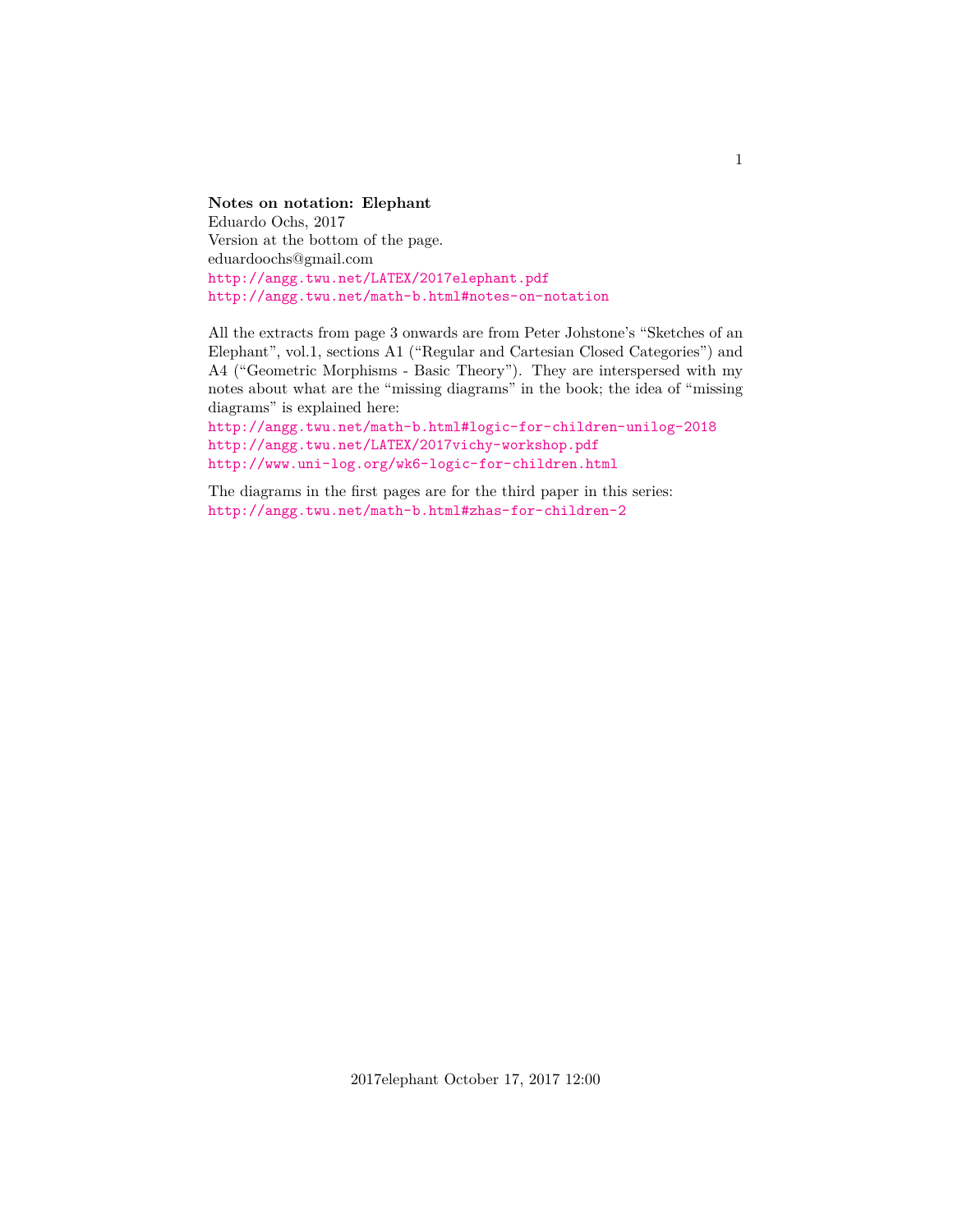Surjections (defined in A4.2.6(iv)), inclusions (defined in A4.2.9), and some examples:

$$
f^*D \leftarrow D
$$
  
\n
$$
\downarrow \qquad \qquad D
$$
  
\n
$$
\downarrow \qquad \qquad \downarrow \qquad \qquad \downarrow \qquad \qquad \downarrow \qquad \qquad \downarrow \qquad \qquad \downarrow \qquad \downarrow
$$
  
\n
$$
E \longmapsto f_*E
$$
  
\n
$$
f_*f^*D
$$
  
\n
$$
F \xrightarrow{\begin{array}{c} f \\ \text{(surj)} \end{array}} \mathcal{E}
$$
  
\n
$$
(D_{12} D_{12}) \leftarrow D_{12} D_{12}
$$
  
\n
$$
\downarrow \qquad \qquad \downarrow \qquad \qquad \downarrow \qquad \qquad \downarrow \qquad \qquad \downarrow \qquad \downarrow \qquad \downarrow \qquad \downarrow \qquad \downarrow
$$
  
\n
$$
(E_1 E_2) \longmapsto E_1 \times E_2 D_{12} \times D_{12}
$$
  
\n
$$
(E_3 E_1)^{\{1,2\}} \leftarrow E_1 \times E_2 D_{12} \times D_{12}
$$
  
\n
$$
(E_4 E_2) \longmapsto E_1 \times E_2 D_{12} \times D_{12}
$$
  
\n
$$
(E_5) (E_6) \longmapsto (E_6 \rightarrow E_6 \rightarrow 1)
$$
  
\n
$$
(\text{Set}^{(6)} \xrightarrow{\begin{array}{c} h \\ h \\ \text{(incl)}} \mathbf{Set}^{(5\rightarrow 6\rightarrow 7)} \\ (\text{incl}) \end{array})
$$
  
\n
$$
(D_3 D_4) \leftarrow (D_3 \rightarrow D_4) \qquad (D_3 \rightarrow D_4) \qquad (E_8) (D_8) \leftarrow (D_8 D_9)
$$
  
\n
$$
\downarrow \qquad \qquad \downarrow \qquad \downarrow \qquad \downarrow \qquad \downarrow
$$
  
\n
$$
(E_9) (E_8) \leftarrow (D_8 D_9)
$$

$$
\begin{array}{ccccc}\n\downarrow & & \downarrow & & \downarrow & & \downarrow \\
(E_3 & E_4) \longmapsto (E_3 \times E_4 \to E_4) & (D_3 \times D_4 \to D_4) & & & & (iso) \downarrow & & \downarrow & & \downarrow \\
\mathbf{Set}^{(3-4)} & \xrightarrow{\qquad f} & \mathbf{Set}^{(3\to 4)} & & & & & \mathbf{Set}^{(8)} \xrightarrow{\hbar} \mathbf{Set}^{(8-9)} \\
\mathbf{Set}^{(8)} & \xrightarrow{\hbar} & \mathbf{Set}^{(8-9)} & & & & \\
\end{array}
$$

The factorization (theorem A4.2.10), and an example:

Set 
$$
\begin{pmatrix} 1 & 2 \ 3 & 4 \end{pmatrix}
$$
  
\nSet  $\begin{pmatrix} 1 & 2 \ 3 & 4 \end{pmatrix}$   
\nSet  $\begin{pmatrix} 1 & 2 \ 3 & 4 \end{pmatrix}$   
\nSet  $\begin{pmatrix} 1 & 2 \ 3 & 4 \end{pmatrix}$   
\nSet  $\begin{pmatrix} 1 & 2 \ 3 & 4 \end{pmatrix}$   
\nSet  $\begin{pmatrix} 1 & 2 \ 3 & 4 \end{pmatrix}$   
\nSet  $\begin{pmatrix} 1 & 2 \ 3 & 4 \end{pmatrix}$   
\nSet  $\begin{pmatrix} 1 & 2 \ 3 & 4 \end{pmatrix}$   
\nSet  $\begin{pmatrix} 1 & 2 \ 3 & 4 \end{pmatrix}$   
\nSet  $\begin{pmatrix} 1 & 2 \ 3 & 4 \end{pmatrix}$   
\nSet  $\begin{pmatrix} 1 & 2 \ 3 & 4 \end{pmatrix}$   
\nSet  $\begin{pmatrix} 1 & 2 \ 3 & 4 \end{pmatrix}$   
\nSet  $\begin{pmatrix} 1 & 2 \ 3 & 4 \end{pmatrix}$   
\nSet  $\begin{pmatrix} 1 & 2 \ 3 & 4 \end{pmatrix}$   
\nSet  $\begin{pmatrix} 1 & 2 \ 3 & 4 \end{pmatrix}$   
\nSet  $\begin{pmatrix} 1 & 2 \ 3 & 4 \end{pmatrix}$   
\nSet  $\begin{pmatrix} 1 & 2 \ 3 & 4 \end{pmatrix}$   
\nSet  $\begin{pmatrix} 1 & 2 \ 3 & 4 \end{pmatrix}$   
\nSet  $\begin{pmatrix} 1 & 2 \ 3 & 4 \end{pmatrix}$   
\nSet  $\begin{pmatrix} 1 & 2 \ 3 & 4 \end{pmatrix}$   
\nSet  $\begin{pmatrix} 1 & 2 \ 3 & 4 \end{pmatrix}$   
\nSet  $\begin{pmatrix} 1 & 2 \ 3 & 4 \end{pmatrix}$   
\nSet  $\begin{pmatrix} 1 & 2 \ 3 & 4 \end{pmatrix}$   
\nSet  $\begin{pmatrix} 1 & 2 \ 3 & 4 \end{pmatrix}$   
\nSet  $\begin{pmatrix} 1 & 2 \ 3 & 4 \$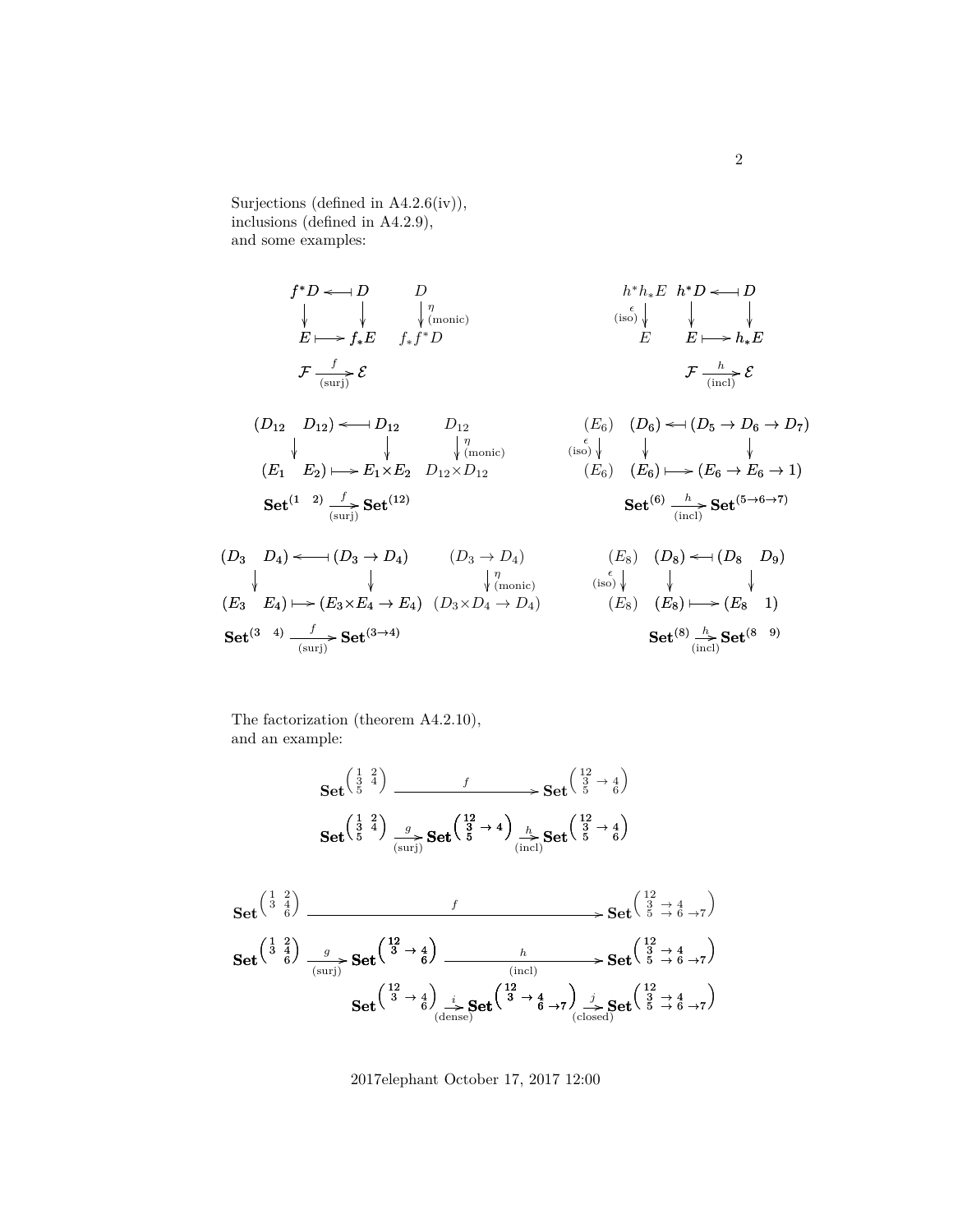$\mathrm{Set}^{(6)} \to \mathrm{Set}^{(5 \to 6 \to 7)}$ :  $\eta cD : cD \to g_*g^*cD$  is  $(D_6 \to D_6 \to D_6) \to (D_6 \to D_6 \to 1)$  (not monic)  $\text{Ran}_q(0) = (0 \to 0 \to 0)$  (not initial)

$$
(E_6) \t(D_6) \leftarrow (D_5 \rightarrow D_6 \rightarrow D_7) \t(D_6 \rightarrow D_6 \rightarrow D_6)
$$
  
\n
$$
\begin{array}{ccc}\n\epsilon \\
\epsilon \\
(E_6) & (E_6) & \rightarrow (E_6 \rightarrow E_6 \rightarrow 1) & (D_6 \rightarrow D_6 \rightarrow 1) \\
(0) & \longrightarrow (0 \rightarrow 0 \rightarrow 1) & (D_6 \rightarrow D_6 \rightarrow 1)\n\end{array}
$$
\n
$$
(6) \t(D_6 \rightarrow D_6 \rightarrow 1)
$$
\n
$$
(1) \t(D_6 \rightarrow D_6 \rightarrow 1)
$$
\n
$$
(1) \t(D_6 \rightarrow D_6 \rightarrow 1)
$$
\n
$$
(2) \t(D_6 \rightarrow D_6 \rightarrow 1)
$$
\n
$$
(3) \t(D_6 \rightarrow D_6 \rightarrow 1)
$$
\n
$$
(4) \t(D_6 \rightarrow D_6 \rightarrow 1)
$$
\n
$$
(5) \t(D_6 \rightarrow D_6 \rightarrow 1)
$$

 $\mathrm{Set}^{(6)} \to \mathrm{Set}^{(5 \to 6)}$ :  $\eta cD : cD \to g_*g^*cD$  is  $(D_6 \to D_6) \to (D_6 \to D_6)$  (monic)  $\text{Ran}_g(0) = (0 \rightarrow 0)$  (initial)

$$
(E_6) \t(D_6) \longleftrightarrow (D_5 \rightarrow D_6) \t(D_6 \rightarrow D_6)
$$
  
\n
$$
\begin{array}{ccc}\n(E_6) & \downarrow & \downarrow & \downarrow \\
(E_6) & (E_6) & \longrightarrow (E_6 \rightarrow E_6) & (D_6 \rightarrow D_6)\n\end{array}
$$
  
\n
$$
(0) \xrightarrow{\qquad \qquad } (0 \rightarrow 0)
$$
  
\nSet<sup>(6)</sup>  $\frac{h}{(\text{incl})}$  Set<sup>(5\rightarrow6)</sup>

 $\mathbf{Set}^{(6)} \to \mathbf{Set}^{(6 \to 7)}$ :  $\eta cD : cD \to g_*g^*cD$  is  $(D_6 \to D_6) \to (D_6 \to D_6)$  (monic)  $\text{Ran}_q(0) = (0 \rightarrow 0)$  (initial)

(E6) (E6) (iso) (D<sup>6</sup> → D7) (D<sup>6</sup> → 1) η not monic =( (D6) ( o D<sup>6</sup> → D7) ✤ ) (E6) (E<sup>6</sup> → 1) ) ✤ / (0) (0 → 1) =( / Set(6) Set <sup>h</sup> / (6→7) (incl)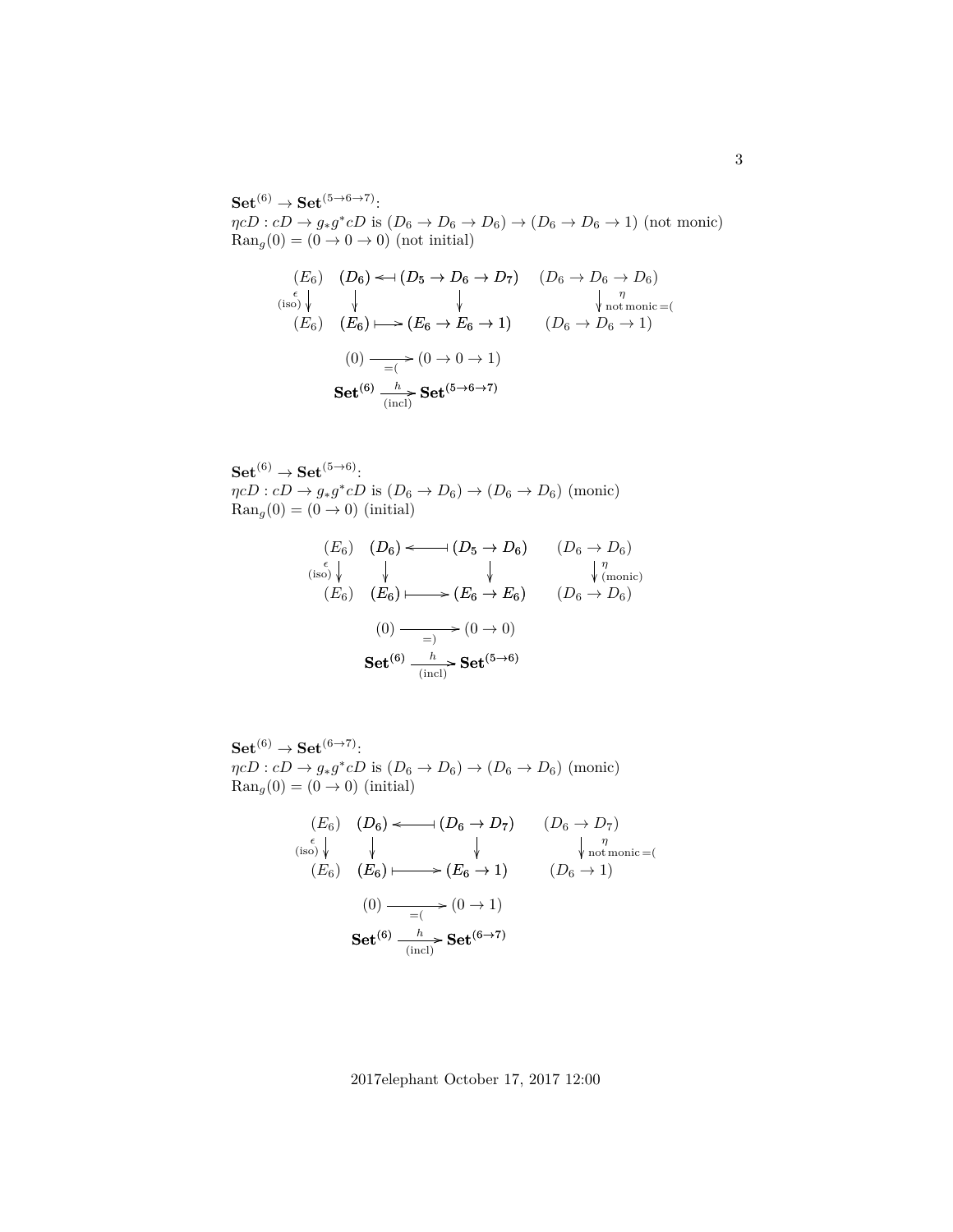$\mathrm{Set}^{(5\to6)}\to \mathrm{Set}^{(5\to6\to7)}.$  $\eta cD : cD \to g_*g^*cD$  is  $(D_6 \to D_6 \to D_6) \to (D_6 \to D_6 \to 1)$  (not monic)  $\text{Ran}_g(0 \to 0) = (0 \to 0 \to 1)$  (not initial)

$$
(E_5 \to E_6) \quad (D_5 \to D_6) \iff (D_5 \to D_6 \to D_7) \quad (D_6 \to D_6 \to D_6)
$$
\n
$$
(E_5 \to E_6) \quad (E_5 \to E_6) \iff (E_6 \to E_6 \to 1) \quad (D_6 \to D_6 \to 1)
$$
\n
$$
(0 \to 0) \xrightarrow{=} (0 \to 0 \to 1)
$$
\n
$$
(5 \to 6) \quad (0 \to 0 \to 1)
$$
\n
$$
(0 \to 0) \xrightarrow{h} \text{Set}^{(5 \to 6 \to 7)}
$$

Set<sup>(6→7)</sup> → Set<sup>(5→6→7)</sup>:  
\n
$$
\eta cD : cD \to g_*g^*cD
$$
 is  $(D_6 \to D_6 \to D_6)(D_6 \to D_6 \to D_6)$  (monic)  
\n $\text{Ran}_g(0 \to 0) = (0 \to 0 \to 0)$  (initial)

$$
(E_6 \to E_7) \quad (D_6 \to D_7) \iff (D_5 \to D_6 \to D_7) \quad (D_6 \to D_6 \to D_6)
$$
  
\n
$$
(E_6 \to E_7) \quad (E_6 \to E_7) \mapsto (E_6 \to E_6 \to E_7) \quad (D_6 \to D_6 \to D_6)
$$
  
\n
$$
(0 \to 0) \xrightarrow{\phantom{0}} (0 \to 0 \to 0)
$$
  
\n
$$
Set^{(6 \to 7)} \xrightarrow{\phantom{0}} \xrightarrow{\phantom{0}} (incl)^{\phantom{0}} \text{Set}^{(5 \to 6 \to 7)}
$$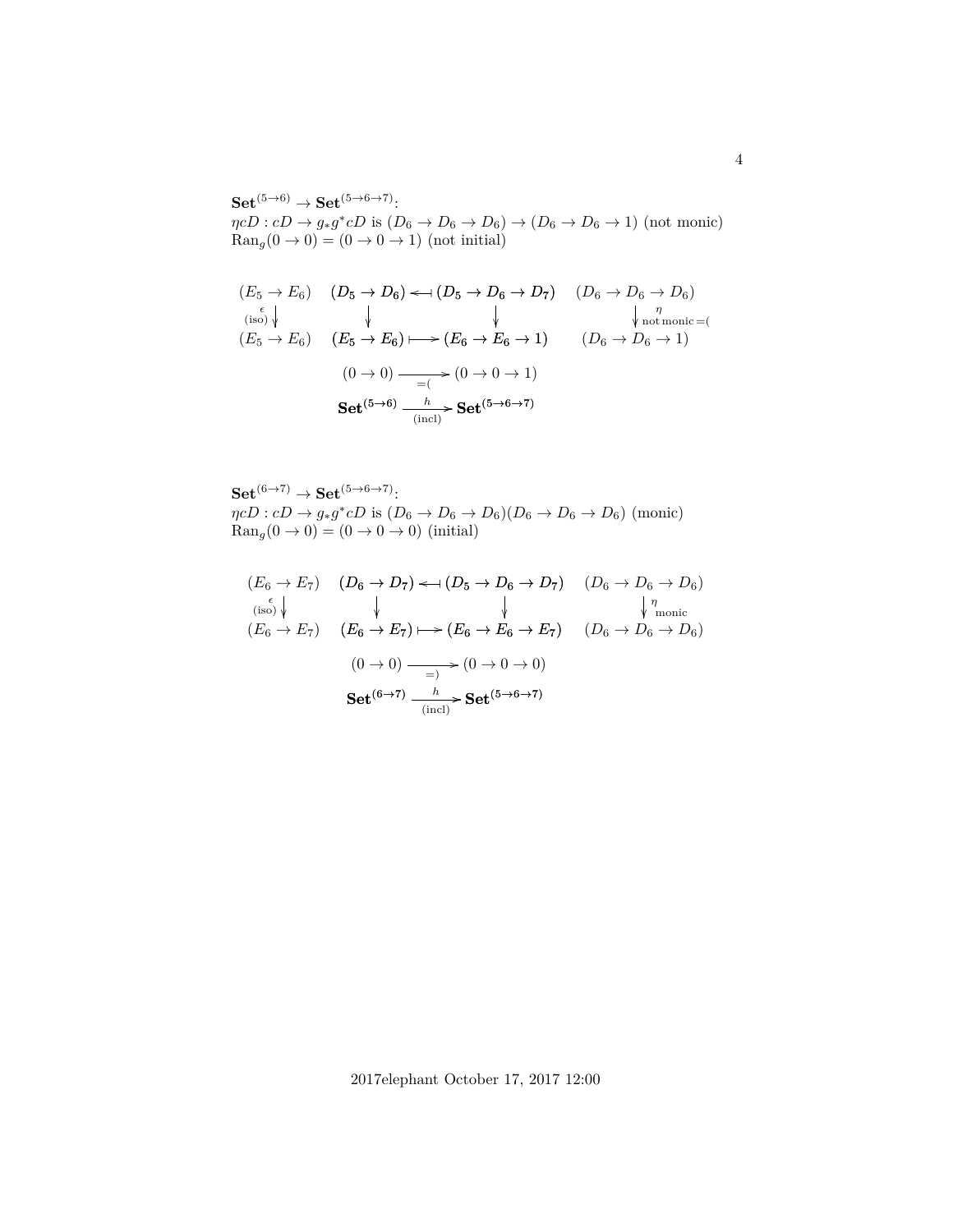Dense-closed factorization (A4.5.20)

A geometric morphism f is an inclusion when all counit maps  $\epsilon E : f^* f_* E \to$  $E$  are isos  $(A4.2.9)$ ; a geometric inclusion is dense exactly when all the unit maps on constant presheaves,  $\eta cD : cD \to g_*g^*cD$ , are monics, and closed when all the counit maps,  $\epsilon E : h^* h_* E \to E$ , are isos (Peter Arndt, 5.pdf, p.8)...

Problems (Peter, help, please!):

1) I can't find these characterizations of dense and closed in the Elephant, 2) "closed inclusion" should be stricter than "inclusion"!...

<http://angg.twu.net/LATEX/5.pdf>

$$
f^* f_* E f^* D \leftarrow
$$
  
\n
$$
E \downarrow
$$
  
\n
$$
E \downarrow
$$
  
\n
$$
E \downarrow
$$
  
\n
$$
E \downarrow
$$
  
\n
$$
g^* D \leftarrow D \downarrow
$$
  
\n
$$
\downarrow
$$
  
\n
$$
g^* D \leftarrow D \downarrow
$$
  
\n
$$
\downarrow
$$
  
\n
$$
\downarrow
$$
  
\n
$$
\downarrow
$$
  
\n
$$
\downarrow
$$
  
\n
$$
\downarrow
$$
  
\n
$$
\downarrow
$$
  
\n
$$
\downarrow
$$
  
\n
$$
\downarrow
$$
  
\n
$$
\downarrow
$$
  
\n
$$
\downarrow
$$
  
\n
$$
\downarrow
$$
  
\n
$$
\downarrow
$$
  
\n
$$
\downarrow
$$
  
\n
$$
\downarrow
$$
  
\n
$$
\downarrow
$$
  
\n
$$
\downarrow
$$
  
\n
$$
\downarrow
$$
  
\n
$$
\downarrow
$$
  
\n
$$
\downarrow
$$
  
\n
$$
\downarrow
$$
  
\n
$$
\downarrow
$$
  
\n
$$
\downarrow
$$
  
\n
$$
\downarrow
$$
  
\n
$$
\downarrow
$$
  
\n
$$
\downarrow
$$
  
\n
$$
\downarrow
$$
  
\n
$$
\downarrow
$$
  
\n
$$
\downarrow
$$
  
\n
$$
\downarrow
$$
  
\n
$$
\downarrow
$$
  
\n
$$
\downarrow
$$
  
\n
$$
\downarrow
$$
  
\n
$$
\downarrow
$$
  
\n
$$
\downarrow
$$
  
\n
$$
\downarrow
$$
  
\n
$$
\downarrow
$$
  
\n
$$
\downarrow
$$
  
\n
$$
\downarrow
$$
  
\n
$$
\downarrow
$$
  
\n
$$
\downarrow
$$
  
\n
$$
\downarrow
$$
  
\n
$$
\downarrow
$$
  
\n
$$
\downarrow
$$
  
\n
$$
\downarrow
$$
  
\n

2017elephant October 17, 2017 12:00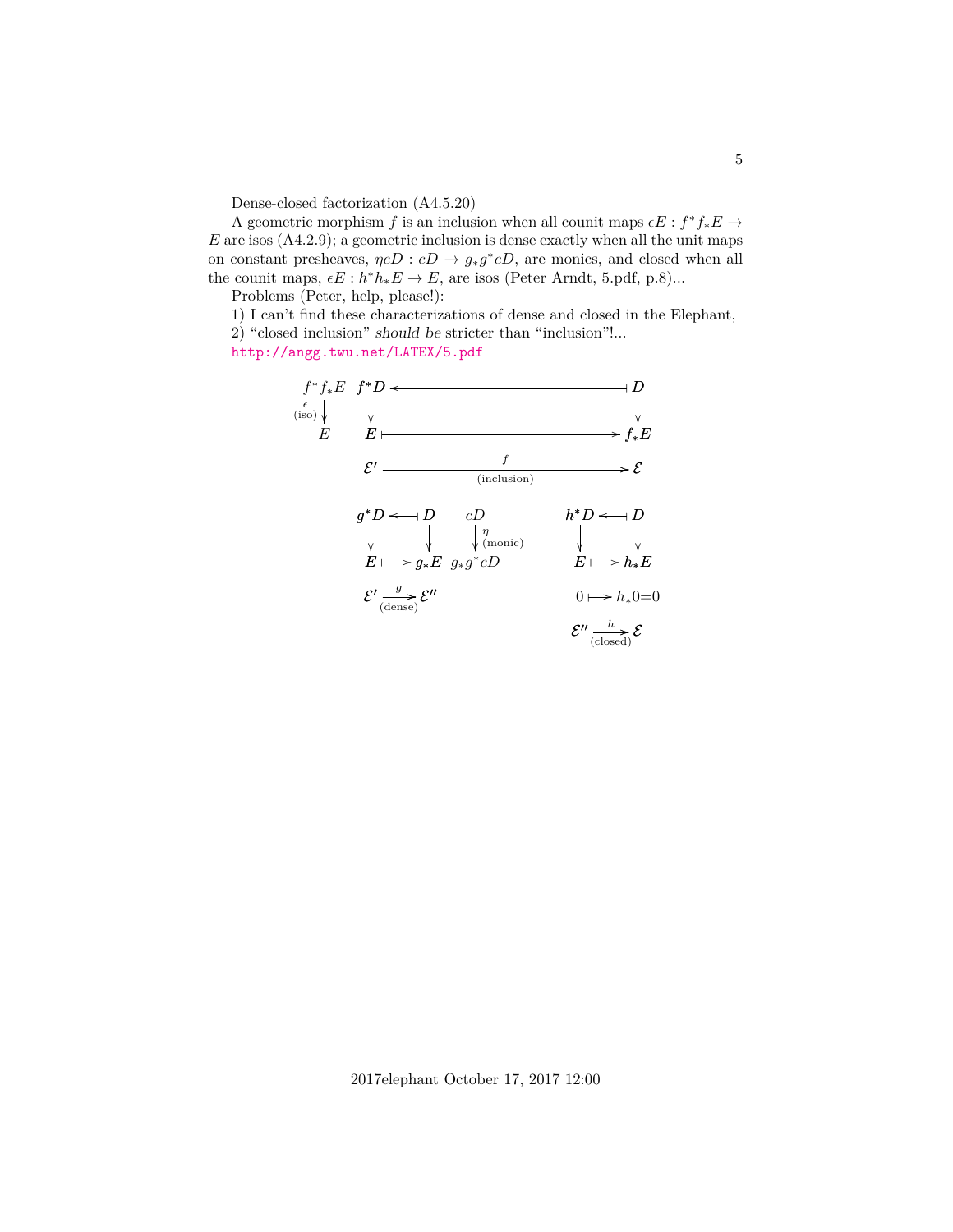# **A1.1 Preliminary assumptions**

#### (...)

A full subcategory, of course, is one whose inclusion functor is full; but when dealing with subcategories we shall generally assume (sometimes without saying so explicitly) that they are also replete, i.e., that any object of the ambient category isomorphic to one in the subcategory is itself in the subcategory. The full subcategories of C correspond to classes of objects of C which are closed under isomorphism. In particular, for us a reflective subcategory will always mean a full, replete subcategory whose inclusion functor has a left adjoint.

We use the term reflection for an adjunction whose right adjoint is full and faithful, and reflector for a monad which is idempotent (i.e., one whose multiplication is an isomorphism); it is well known that these three concepts are essentially the same. The following, related, result seems not to be widely known, however; and since we shall need it occasionally, we sketch its proof here.

**Lemma 1.1.1** Let  $F: \mathcal{C} \to \mathcal{D}$  be a functor having a right adjoint G. If there is any natural isomorphism (nor necessarily the counit of the adjunction) between FG and the identity functor on  $\mathcal{D}$ , then  $(F \dashv G)$  is a reflection.

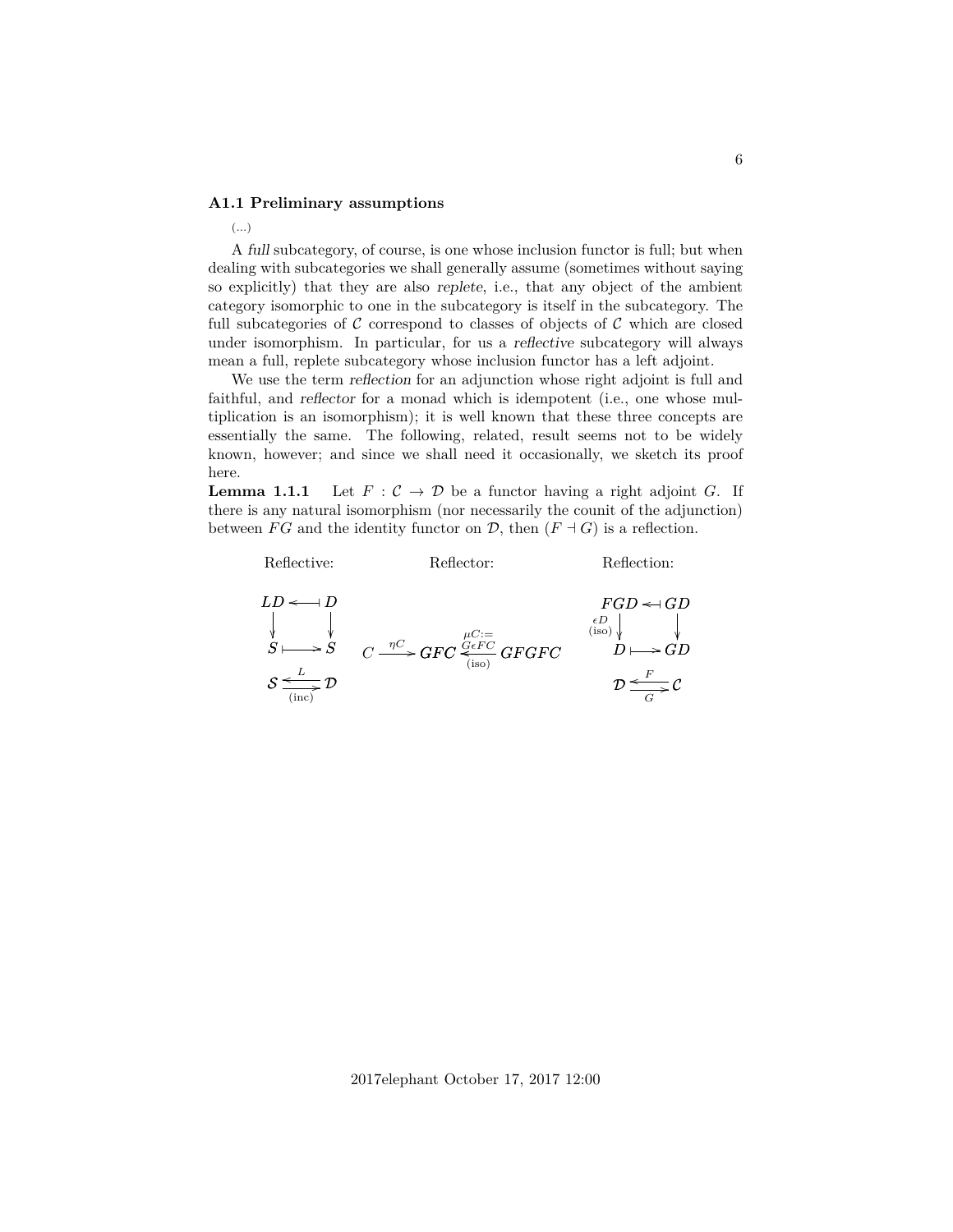**Definition 4.1.1** (a) Let  $\mathcal{E}$  and  $\mathcal{F}$  be toposes. A geometric morphism  $f$ :  $\mathcal{F} \to \mathcal{E}$  consists of a pair of functors  $f_* : \mathcal{F} \to \mathcal{E}$  (the direct image of f) and  $f^* : \mathcal{E} \to \mathcal{F}$  (the inverse image of f) together with an adjunction  $(f^* \dashv f_*)$ , such that  $f^*$  is cartesian (i.e. preserves finite limits).

(b) Let f and  $g : \mathcal{F} \to \mathcal{E}$  be geometric morphisms. A geometric transformation  $\alpha : f \to g$  is defined to be a natural transformation  $\alpha : f^* \to g^*$ .

$$
f^*E \leftarrow E
$$
  
\n
$$
\downarrow \qquad \downarrow F \longmapsto f_*F
$$
  
\n
$$
\mathcal{F} \xrightarrow{f^*} \mathcal{E}
$$
  
\n
$$
\mathcal{F} \xrightarrow{f^*} \mathcal{E}
$$
  
\n
$$
\mathcal{F} \xrightarrow{f^*} \mathcal{E}
$$

**Example 4.1.4** Let  $f : C \to \mathcal{D}$  be a functor between small categories. Then composition with f defines a functor  $f^* : [\mathcal{D}, \mathbf{Set}] \to [\mathcal{C}, \mathbf{Set}]$ , which has adjoints on both sides, the left and right Kan extensions along f: for example, the right Kan extension  $\varprojlim_{f}$  sends a functor  $F : C \to \mathbf{Set}$  to the functor whose value at an object  $B$  of  $\mathcal{D}$  is the limit of the diagram

$$
(B\downarrow f)\stackrel{U}{\longrightarrow} \mathcal{C}\stackrel{F}{\longrightarrow} \mathbf{Set}
$$

(here  $(B \downarrow f)$  is the comma category whose objects are pairs  $(A, \varphi)$  with  $\varphi$ :  $B \to fA$  in  $\mathcal{D}$ , and U is the forgetful functor from this category to C). Thus  $f^*$ is the inverse image of a geometric morphism  $[\mathcal{C}, \mathbf{Set}] \to [\mathcal{D}, \mathbf{Set}]$ , whose direct image is  $\varprojlim_{f}$ .

$$
f^*D \longleftarrow D
$$
\n
$$
\downarrow \qquad \qquad \downarrow
$$
\n
$$
F \longmapsto f_*F \longleftarrow \lim_{f^*} F
$$
\n
$$
[C, Set] \xrightarrow{f^*} [D, Set]
$$
\n
$$
C \xrightarrow{f} D
$$
\n
$$
(\bullet \mapsto B \xrightarrow{\varphi} fA \leftrightarrow A) \longmapsto A \longmapsto FA
$$
\n
$$
\downarrow \qquad \qquad \downarrow \alpha
$$
\n
$$
(\bullet \mapsto B \xrightarrow{\varphi'} fA' \leftrightarrow A') \longmapsto A' \longmapsto FA'
$$
\n
$$
(1 \to D = D \leftarrow C)
$$
\n
$$
(B \downarrow f) \xrightarrow{U} C \xrightarrow{F} Set
$$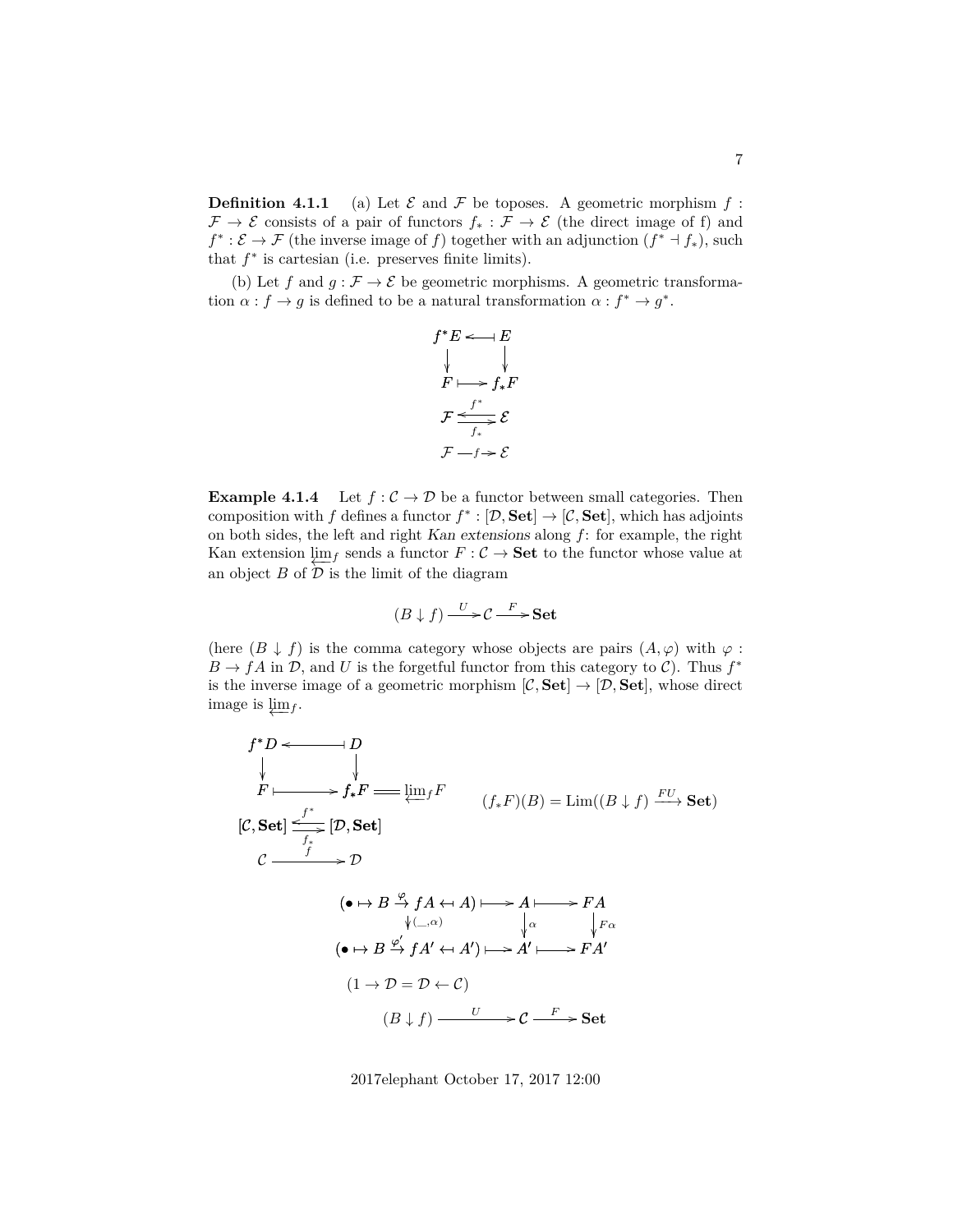Moreover, any natural transformation  $\alpha : f \to g$  between functors  $C \to D$ induces a natural transformation  $f^* \to g^*$  (whose value at F is the natural transformation  $Fa : Ff \to Fg$ , i.e. a geometric transformation  $(\underleftarrow{\lim}_{f}, f^*) \to$  $(\varprojlim_g, g^*)$ . Thus the assignment  $\mathcal{C} \rightarrow [\mathcal{C}, \mathbf{Set}]$  can be made into a functor (that is, a 2-functor) from the 2-category Cat of small categories, functors and natural transformations into  $\mathfrak{Cat}$  (in fact into  $\mathfrak{Cat}/\mathbf{Set}$ ).

(...)

We note that the geometric morphisms which arise as in 4.1.4, though not as special as those of 4.1.2, still have the property that their inverse image functors have left adjoints as well as right adjoints. We call a geometric morphism  $f$ *essential* if it has this property; we normally write  $f_!$  for the left adjoint of  $f^*$ . With the aid of this notion, we can prove a partial converse to 4.1.4:

**Lemma 4.1.5** Let C and D be small categories such that D is Cauchycomplete (cf. 1.1.10). Then every essential geometric morphism  $f : [\mathcal{C}, \mathbf{Set}] \rightarrow$ [D, Set] is induced as in 4.1.4 by a functor  $C \to \mathcal{D}$ .

**Example 4.1.8** Let  $(C, T)$  be a small site, as defined in 2.1.9. The inclusion functor  $\text{Sh}(\mathcal{C}, T) \to [\mathcal{C}^{\text{op}}, \text{Set}]$  has a cartesian left adjoint (the *associated sheaf functor* — this is a special case of a result which we shall prove in 4.4.8 below), so it is the direct image of a geometric morphism.



**Example 4.1.10** Let C and D be small cartesian categories, and  $f: \mathcal{C} \to \mathcal{D}$ a cartesian functor. We shall show that in this case the left Kan extension functor  $\underline{\lim}_{f}[\mathcal{C}^{op}, \mathbf{Set}] \rightarrow [\mathcal{D}^{op}, \mathbf{Set}]$  is also cartesian, so that it is the inverse image of a geometric morphism  $[\mathcal{D}^{\text{op}}, \mathbf{Set}] \to [\mathcal{C}^{\text{op}}, \mathbf{Set}]$ , whose *direct* image is  $f^*$  (compare 4.1.4). To verify this, note that for any  $B \in ob\mathcal{D}$ , the functor  $\underline{\lim}_{f}(-)(B):[\mathcal{C}^{\mathrm{op}},\mathbf{Set}]\to\mathbf{Set}$  may be described as the composite

$$
[\mathcal{C}^{op}, \mathbf{Set}] \xrightarrow{U^*} [(B \downarrow f)^{op}, \mathbf{Set}] \xrightarrow{\lim} \mathbf{Set}
$$

where  $U : (B \downarrow f) \to C$  is the forgetful functor, as before.

**Lemma 4.2.6** Let  $f : \mathcal{F} \to \mathcal{E}$  be a geometric morphism. The following conditions are equivalent:

(...)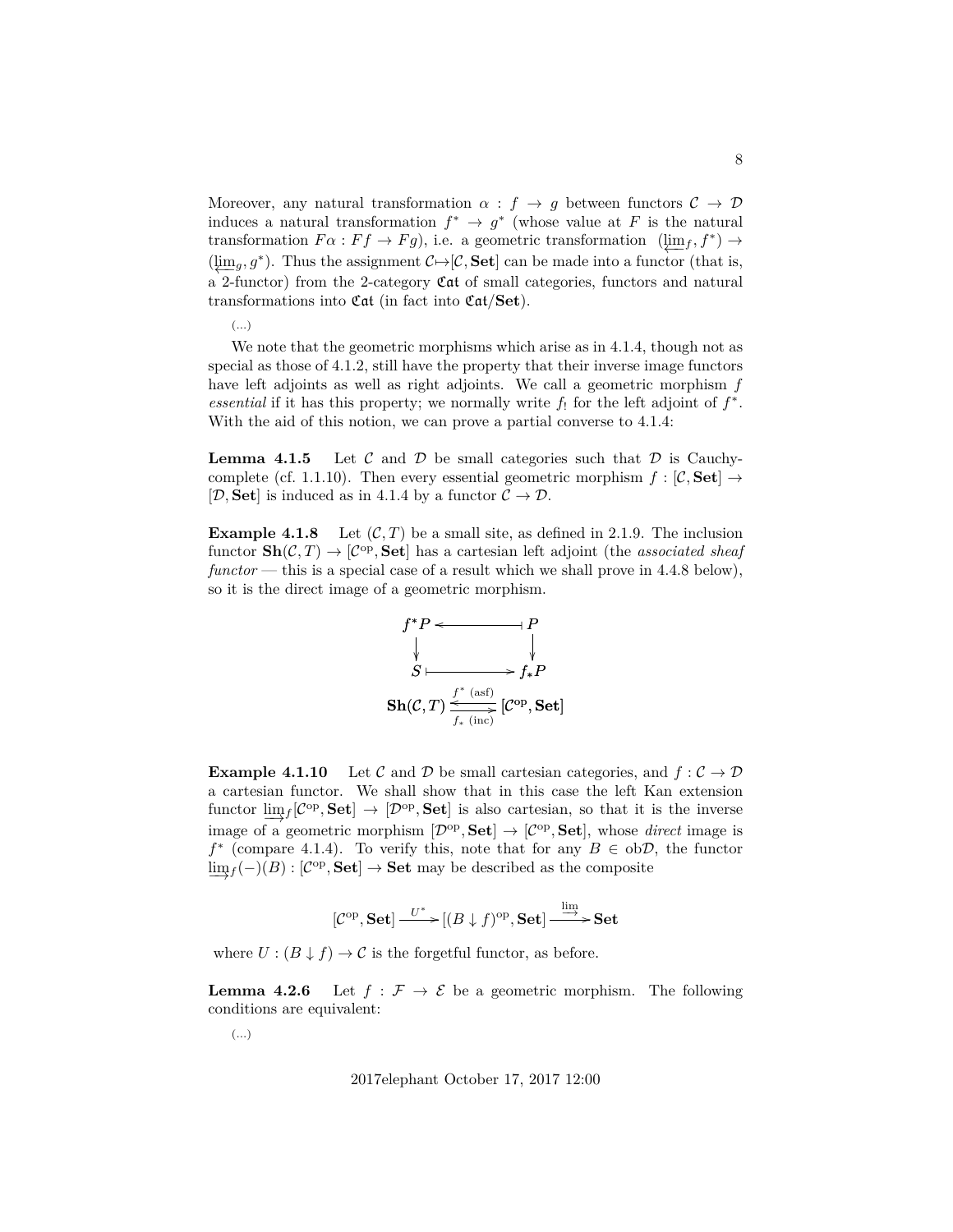- (iii)  $f^*$  is faithful.
- (iv) The unit  $\eta$  of the adjunction  $(f^* \dashv f_*)$  is monic.

(...)

A geometric morphism satisfying the equivalent conditions of Lemma 4.2.6 is called a *surjection*. We next list some typical examples.



**Examples 4.2.7** (...)

(b) Let  $f : C \to \mathcal{D}$  be a functor between small categories. If f is surjective on objects, then it is easily verified that the functor  $f^* : [\mathcal{D}, \mathbf{Set}] \to [\mathcal{C}, \mathbf{Set}]$ is conservative; for a natural transformation a between functors  $\mathcal{D} \to \mathbf{Set}$  is an isomorphism iff  $\alpha_B$  is bijective for every object B of D. So the geometric morphism  $[\mathcal{C}, \mathbf{Set}] \to [\mathcal{D}, \mathbf{Set}]$  induced by f as in 4.1.4 is surjective.

(...)

(c) Let  $f: X \to Y$  be a continuous map of topological spaces. If f is surjective, then the geometric morphism  $\mathbf{Sh}(X) \to \mathbf{Sh}(Y)$  induced by f as in 4.1.11 is a surjection.

$$
\mathcal{F} \xrightarrow{g^*} \mathcal{F}_{\mathbb{G}} \xrightarrow{h^*} \mathcal{E}
$$
\n
$$
\mathcal{F} \xrightarrow{f^*} \xrightarrow{h_*} \mathcal{E}
$$
\n
$$
\mathcal{F} \xrightarrow{f^*} \mathcal{E}
$$

**Proposition 4.2.8** With the notation established above, the counit  $h^*h_* \to 1$ is an isomorphism.

A geometric morphism h satisfying the condition that the counit  $h^*h_* \to 1$ is an isomorphism, or the equivalent condition that  $h_*$  is full and faithful, is called an inclusion (though some authors prefer the term embedding). We shall study inclusions in greater detail in the next three sections; for the present, we digress briefly to note an alternative characterization of them:

**Lemma 4.2.9** A geometric morphism is an inclusion iff its direct image is a cartesian closed functor (i.e. preserves exponentials).

**Theorem 4.2.10** Every geometric morphism can be factored, uniquely up to canonical equivalence, as a surjection followed by an inclusion.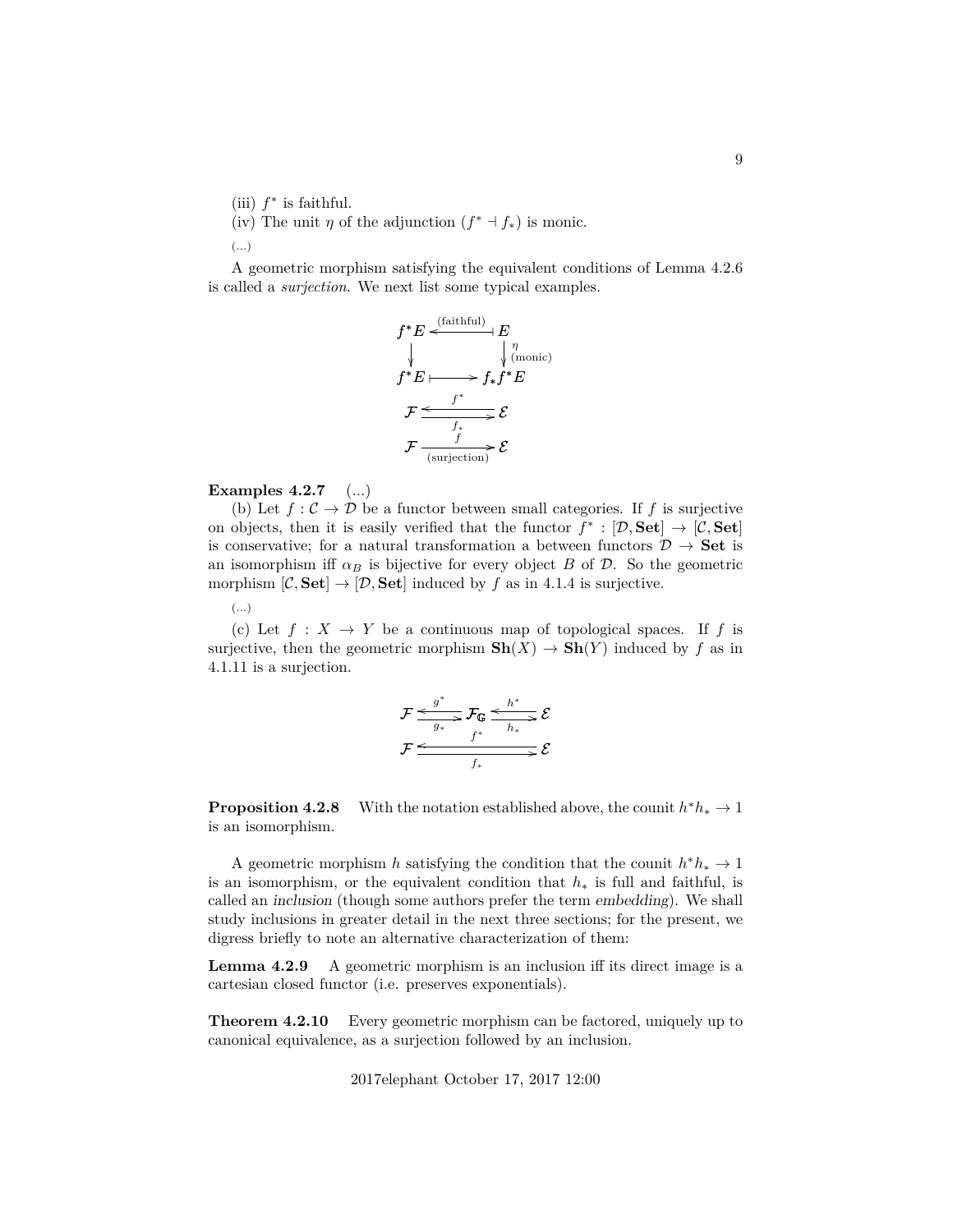### **Examples 4.2.12** (...)

(b) Let  $f : C \to \mathcal{D}$  be a functor between small categories. If f is full and faithful, then the induced geometric morphism  $[\mathcal{C}, \mathbf{Set}] \to [\mathcal{D}, \mathbf{Set}]$  is an inclusion; (...)

(c) Let  $f: X \to Y$  be a continuous map of topological spaces. Then it is straightforward to verify that  $f_* : Sh(X) \to Sh(F)$  is faithful iff it is full and faithful, iff  $f^{-1} : \mathcal{O}(Y) \to \mathcal{O}(X)$  is surjective. If X is a subspace of Y and f is the inclusion, then the latter condition is satisfied; the converse holds (up to homeomorphism) provided Y satisfies the  $T_0$  separation axiom, in which case the surjectivity of  $f^{-1}$  forces f to be injective. Combining this with 4.2.7(c), we see that if we apply the factorization of 4.2.10 to the morphism  $\mathbf{Sh}(X) \to \mathbf{Sh}(F)$ induced by an arbitrary continuous  $f: X \to Y$ , we obtain  $\text{Sh}(I)$ , where I is the image of  $f$  topologized as a subspace of  $Y$  (that is, we obtain the coimage factorization in Sp, rather than the image factorization).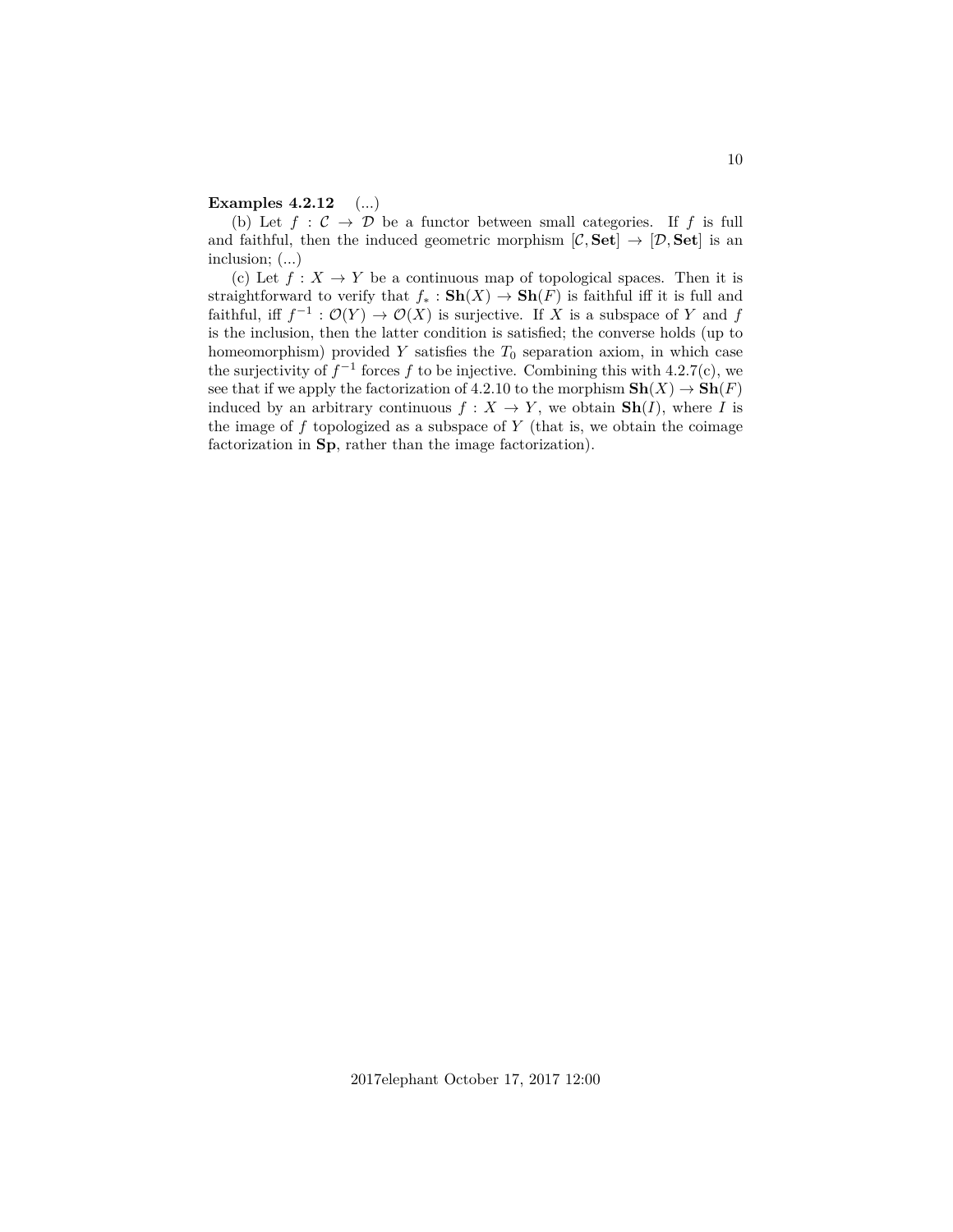## **4.3 Cartesian Reflectors and Sheaves**

**Proposition 4.3.1** Let  $\mathcal{E}$  be a cartesian closed category, and  $\mathcal{L}$  a reflective subcategory of  $\mathcal{E}$ , corresponding to a reflector L on  $\mathcal{E}$ . Then L preserves finite products iff (the class of objects of)  $\mathcal E$  is an exponential ideal in  $\mathcal E$ . Moreover, if these conditions hold then  $B^{\eta}: B^{LA} \to B^A$  is an isomorphism for every object B of  $\mathcal{L}$ , where  $\eta: 1_{\mathcal{E}} \to L$  is the unit of the reflection.

**My way to visualize 4.3.1:** choose a ZHA H and a J-operator J on it. Then H is a (posetal) CCC, and  $J(H)$  is a reflective subcategory of H, corresponding to a reflector  $J: H \to J(H) \subseteq H$ . If  $Q \in J(H)$ , i.e.,  $Q = Q^*$ , then we have this; note that in the obvious  $(\rightarrow)$ -cube we have  $(P^* \rightarrow Q^*) \rightarrow$  $(P \to Q^*)$ , but in the full  $(\to)$ -cube we have  $(P^* \to Q^*) \to (P \to Q^*)$ .

$$
LB \ L A \leftarrow A \ A \ B^A \ C^P \leftarrow P \ P (P \rightarrow Q)
$$
\n
$$
B \ B \longrightarrow B \ L A \rightarrow B \ B^{LA}
$$
\n
$$
C \leftarrow L
$$
\n
$$
B \leftarrow B \leftarrow B \ L A \rightarrow B \ B^{LA}
$$
\n
$$
C \leftarrow L
$$
\n
$$
B \leftarrow C \leftarrow L
$$
\n
$$
B \leftarrow C \leftarrow C
$$
\n
$$
J(H) \leftarrow J \leftarrow C
$$
\n
$$
J(H) \leftarrow C
$$
\n
$$
J(H) \leftarrow C
$$
\n
$$
J(H) \leftarrow C
$$
\n
$$
J(H) \leftarrow C
$$

Here is a typical non-trivial inclusion, and a map  $A \to LA$  on it:

 D<sup>2</sup> ! D<sup>1</sup> ↓ D<sup>2</sup> ↓ D<sup>3</sup> <sup>o</sup> ✤ E<sup>2</sup> ! E<sup>2</sup> ↓ E<sup>2</sup> ↓ 1 ✤ / Set <sup>2</sup> Set 1 ↓ 2 ↓ 3 o f ∗ f<sup>∗</sup> / 2 ! <sup>1</sup> ↓ 2 ↓ 3 ! <sup>f</sup> / E<sup>2</sup> ! E<sup>2</sup> ! η (iso) D<sup>1</sup> ↓ D<sup>2</sup> ↓ D<sup>3</sup> D<sup>2</sup> ↓ D<sup>2</sup> ↓ 1 η (iso) {47,48} ↓ {14,15,16} ↓ {1,2,3} η→ {14,15,16} ↓ {14,15,16} ↓ {0} A <sup>η</sup>→ LA

Now suppose that  $\mathcal E$  has pullbacks, and let  $L$  be a reflector on  $\mathcal E$  which preserves pullbacks. Then, for any object A of  $\mathcal{E}$ , we may define a unary operation  $c_{L,A}$  (or simply  $c_L$ ) on subobjects of A, as follows: if  $A' \rightarrowtail A$  is monic, then so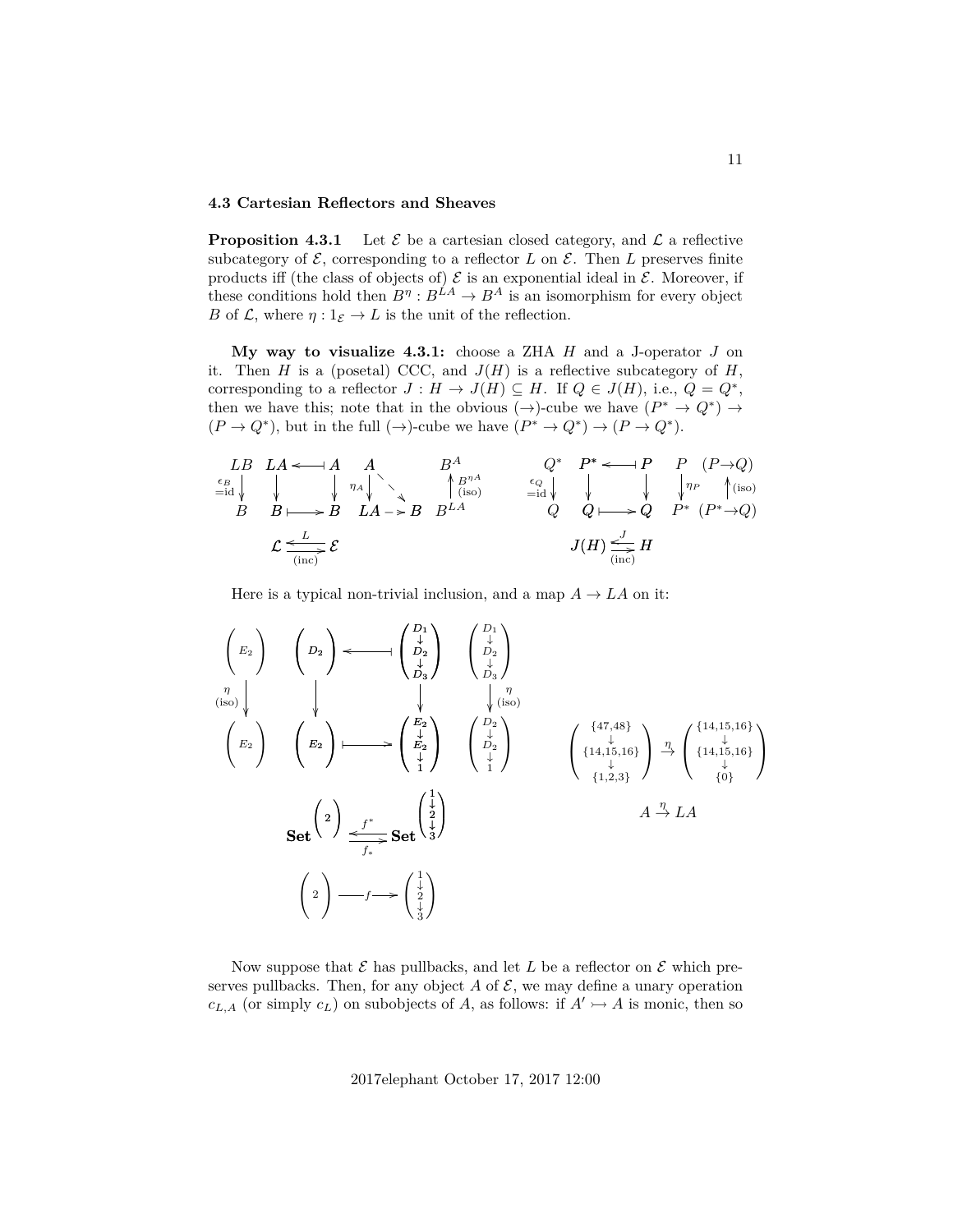is  $LA' \rightarrow LA$ , and we define  $c_L(A')$  by the pullback diagram:



A way to understand how it works:

$$
\left(\begin{pmatrix} \{35\} \\ \{13\} \\ \{1\} \end{pmatrix} \rightarrow \begin{pmatrix} \{35,36\} \\ \{13,14\} \\ \{1,2\} \end{pmatrix}\right) \rightarrow \begin{pmatrix} 1,0 \\ 1,0 \\ 1,0 \end{pmatrix} \mapsto \begin{pmatrix} 1,1 \\ 1,0 \\ 1,1 \end{pmatrix} \mapsto \begin{pmatrix} 1,1 \\ 1,0 \\ 1,1 \end{pmatrix} \rightarrow \begin{pmatrix} \{35,36\} \\ \{13\} \\ \{1,2\} \end{pmatrix}
$$

**Lemma 4.3.2** The operation  $c<sub>L</sub>$  just defined is a closure operation on Sub(A); that is, it is order-preserving and satisfies  $A' \leq c_L(A') \cong c_Lc_L(A')$  for any A'. Moreover,  $c_L$  commutes (up to isomorphism) with pullback along an arbitrary morphism of  $\mathcal{E}$ .

**Lemma 4.3.3** Let c be a universal closure operation on a cartesian closed category  $\mathcal E$ . Then

(i) Given a commutative square  $(...)$  where m is a dense object and n is closed, there is a unique morphism  $g : A \to B'$  satisfying  $ng = f$  and  $gm = f'$ .



(ii) For any  $A' \rightarrow A$ ,  $c(A')$  may be characterized as the unique subobject  $A''$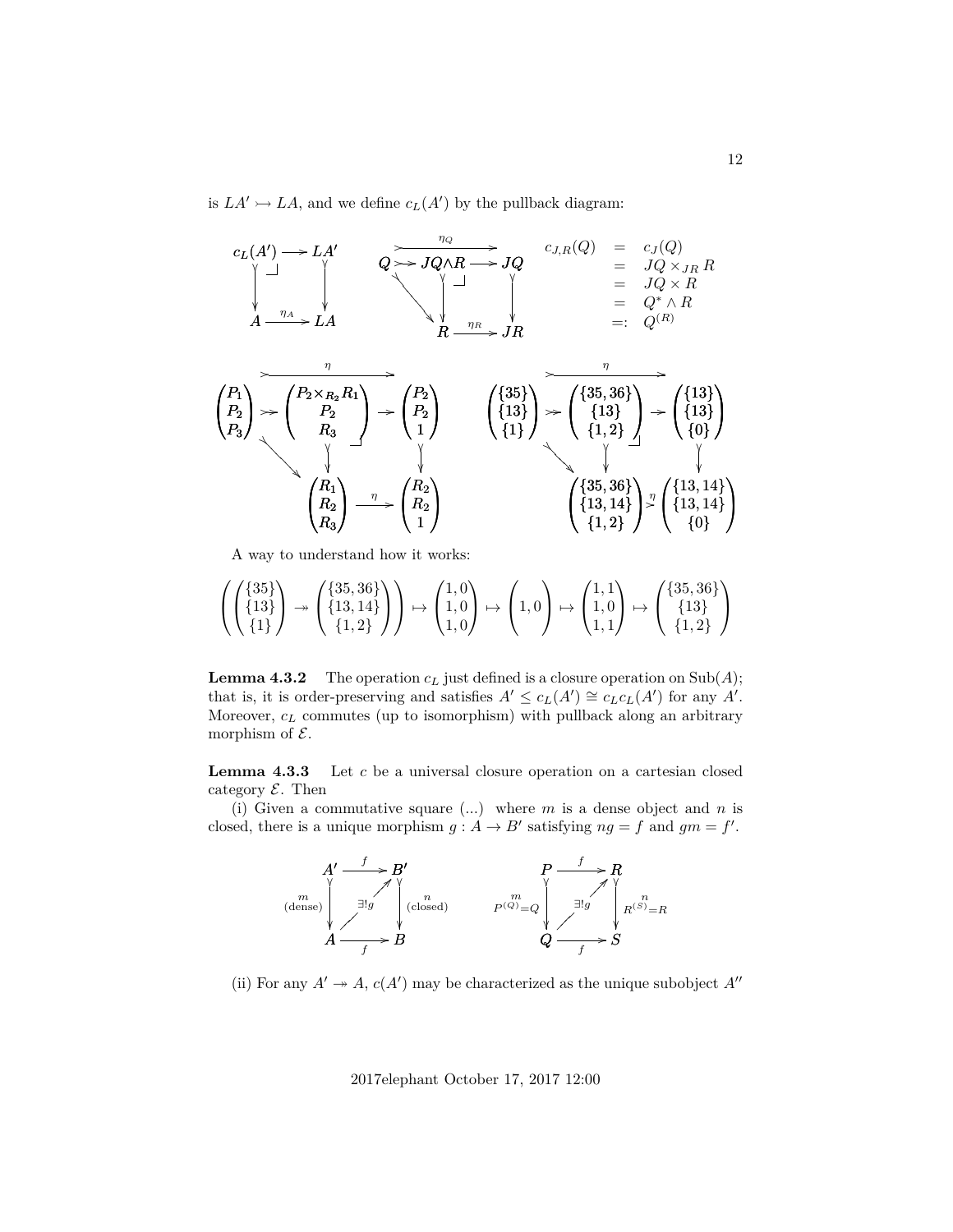of A such that  $A' \rightarrow A''$  is dense and  $A'' \rightarrow A$  is closed.

$$
\begin{array}{c}\nA \\
\uparrow \\
A'' = c(A') \\
\downarrow \\
A'\n\end{array}\n\qquad\n\begin{array}{c}\nR \\
\uparrow \\
Q = P^{(R)} \\
\downarrow \\
P\n\end{array}
$$

(iii) For subobjects  $A' \to A$  and  $A'' \to A$ , we have  $c(A' \cap A'') \cong c(A') \cap c(A'')$ .

#### **My way to visualize 4.3.3**

Fix a ZHA H, a J-operator  $J : H \to H$  and an element  $Q \in H$ ; remember that we can write  $[00, Q] \cap H$  for the set of elements of H below Q. The operation

$$
\begin{array}{rcl} (Q) & : & [00, Q] \cap H & \to & [00, Q] \cap H \\ & P & \mapsto & P^{(Q)} \\ & : & = & P^* \wedge Q \end{array}
$$

is a J-operator J' on the ZHA  $H' := [00, Q] \cap H$ , whose cuts are the same as the ones in  $J$ , except, of course, that we don't use the cuts above  $Q$ ; note that some regions of J may be partly inside  $H'$  and partly outside it — if P belongs to one of these regions then  $J'(P) = J(P) \wedge Q \neq J(P)$ .

**Definition 4.3.4** Let c be a universal closure operator on a cartesian category E.

(a) We say an object A of  $\mathcal E$  is (c-)separated if, whenever we have a diagram

$$
B' \xrightarrow{f'} A
$$
  
\n
$$
B'' \xrightarrow{f'} A
$$
  
\n
$$
P \rightarrow R
$$
  
\n
$$
Q
$$
  
\n
$$
Q
$$
  
\n
$$
P \rightarrow R
$$
  
\n
$$
Q = P^{(R)}
$$
  
\n
$$
Q
$$
  
\n
$$
P \rightarrow R
$$
  
\n
$$
Q = P^{(R)}
$$
  
\n
$$
Q
$$
  
\n
$$
Q
$$
  
\n
$$
Q
$$
  
\n
$$
Q
$$
  
\n
$$
Q
$$
  
\n
$$
Q
$$
  
\n
$$
Q
$$
  
\n
$$
Q
$$
  
\n
$$
Q
$$
  
\n
$$
Q
$$
  
\n
$$
Q
$$
  
\n
$$
Q
$$
  
\n
$$
Q
$$
  
\n
$$
Q
$$
  
\n
$$
Q
$$
  
\n
$$
Q
$$
  
\n
$$
Q
$$
  
\n
$$
Q
$$
  
\n
$$
Q
$$
  
\n
$$
Q
$$
  
\n
$$
Q
$$
  
\n
$$
Q
$$
  
\n
$$
Q
$$
  
\n
$$
Q
$$
  
\n
$$
Q
$$
  
\n
$$
Q
$$
  
\n
$$
Q
$$
  
\n
$$
Q
$$
  
\n
$$
Q
$$
  
\n
$$
Q
$$
  
\n
$$
Q
$$
  
\n
$$
Q
$$
  
\n
$$
Q
$$
  
\n
$$
Q
$$
  
\n
$$
Q
$$
  
\n
$$
Q
$$
  
\n
$$
Q
$$
  
\n
$$
Q
$$
  
\n
$$
Q
$$
  
\n
$$
Q
$$
  
\n
$$
Q
$$
  
\n
$$
Q
$$
  
\n
$$
Q
$$
  
\n
$$
Q
$$
  
\n
$$
Q
$$
  
\n
$$
Q
$$
  
\n

where m is c-dense, there is at most one  $f : B \to A$  with  $fm = f'$ .

(b) We say A is a  $(c-)$ sheaf if, whenever we have a diagram as above, there is exactly one f with  $fm = f'$ .

## **My way to visualize 4.3.4**

All objects  $R \in H$  are J-separated.

All objects  $R \in J(H)$  are J-sheaves.

An object  $R \notin J(H)$  is not a J-sheaf. The map  $R \to R^*$  is not an iso, and we can't build the diagonal map when  $P := R$  and  $Q := R^*$ :



2017elephant October 17, 2017 12:00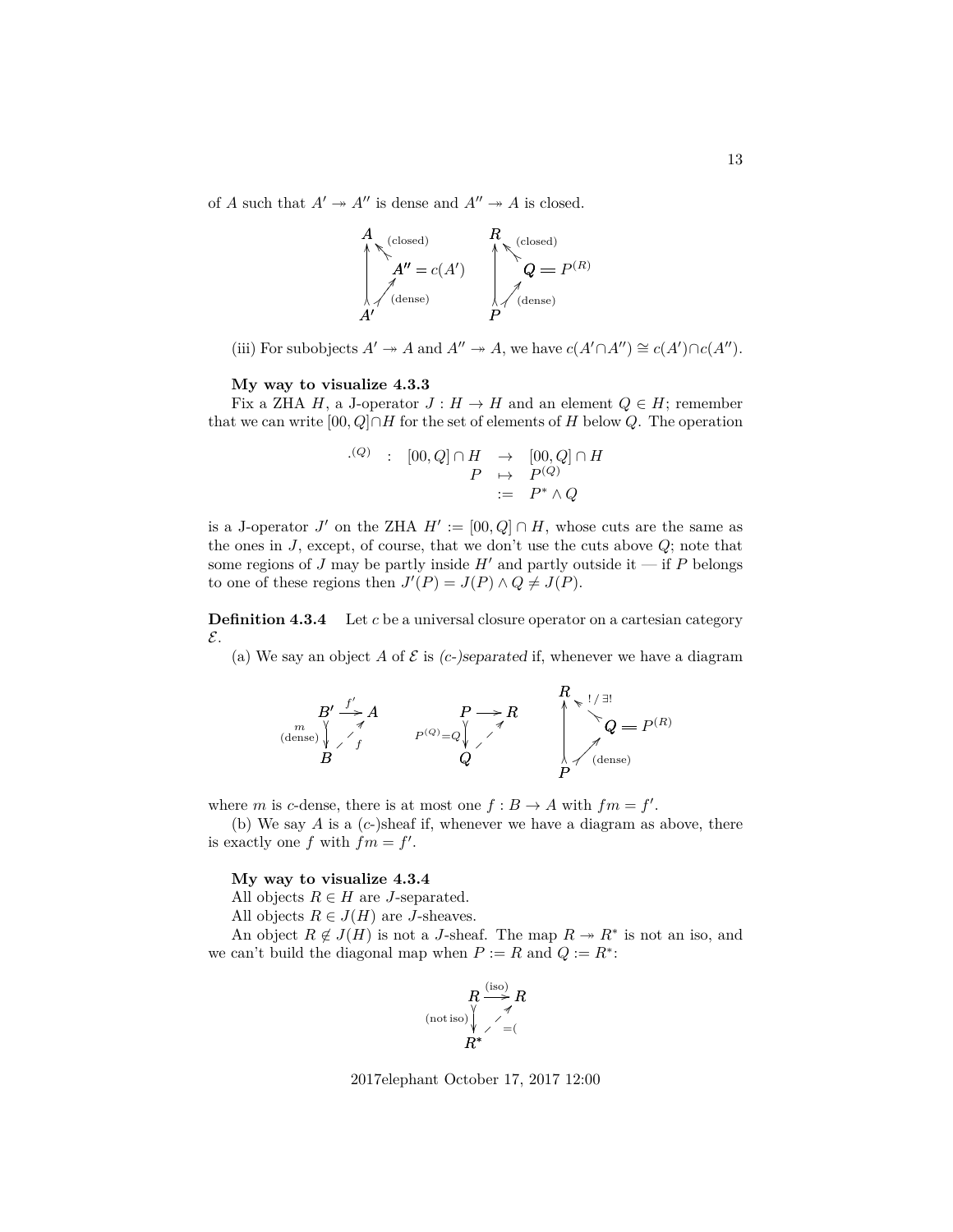### **Example 4.3.5**

**Lemma 4.3.6** Let L be a cartesian reflector on a cartesian category  $\mathcal{E}$ , corresponding to a reflective subcategory  $\mathcal{L}$ , and let  $c_L$  denote the universal closure derived from L as in 4.3.2. Let A be an object of  $\mathcal{E}$ . Then

- (a) The following are equivalent:
- (i) A is  $c<sub>L</sub>$ -separated.
- (ii) The unit map  $\eta_A : A \to LA$  is monic.
- (iii)  $A$  is a subobject of an object of  $C$ .
- (iv) The diagonal map  $A \rightarrow A \times A$  is  $c<sub>L</sub>$  -closed.
- (b) The following are equivalent:
- (i) A is a  $c_L$ -sheaf.
- (ii) The unit  $\eta_a: A \to LA$  is an isomorphism.
- (iii)  $A$  is an object of  $C$ .

# **Lemma 4.3.7**

## **Lemma 4.3.8**

**Theorem 4.3.9** Let  $\mathcal{E}$  be a topos, and L a cartesian reflector on  $\mathcal{E}$ , corresponding to a reflective subcategory  $\mathcal{L}$ . Then  $\mathcal{L}$  is a topos, and the inclusion  $\mathcal{L} \to \mathcal{E}$  is the direct image of a geometric morphism, whose inverse image is (the factorization through  $\mathcal L$  of) L.

# **Remark 4.3.10**

**Proposition 4.3.11** Let  $f : \mathcal{F} \to \mathcal{E}$  be a geometric morphism. and L a cartesian reflector on  $\mathcal{E}$ . The following are equivalent:

(i) f factors (uniquely) through the inclusion  $h : \mathcal{L} \to \mathcal{E}$  which corresponds to  $L$  under 4.3.9.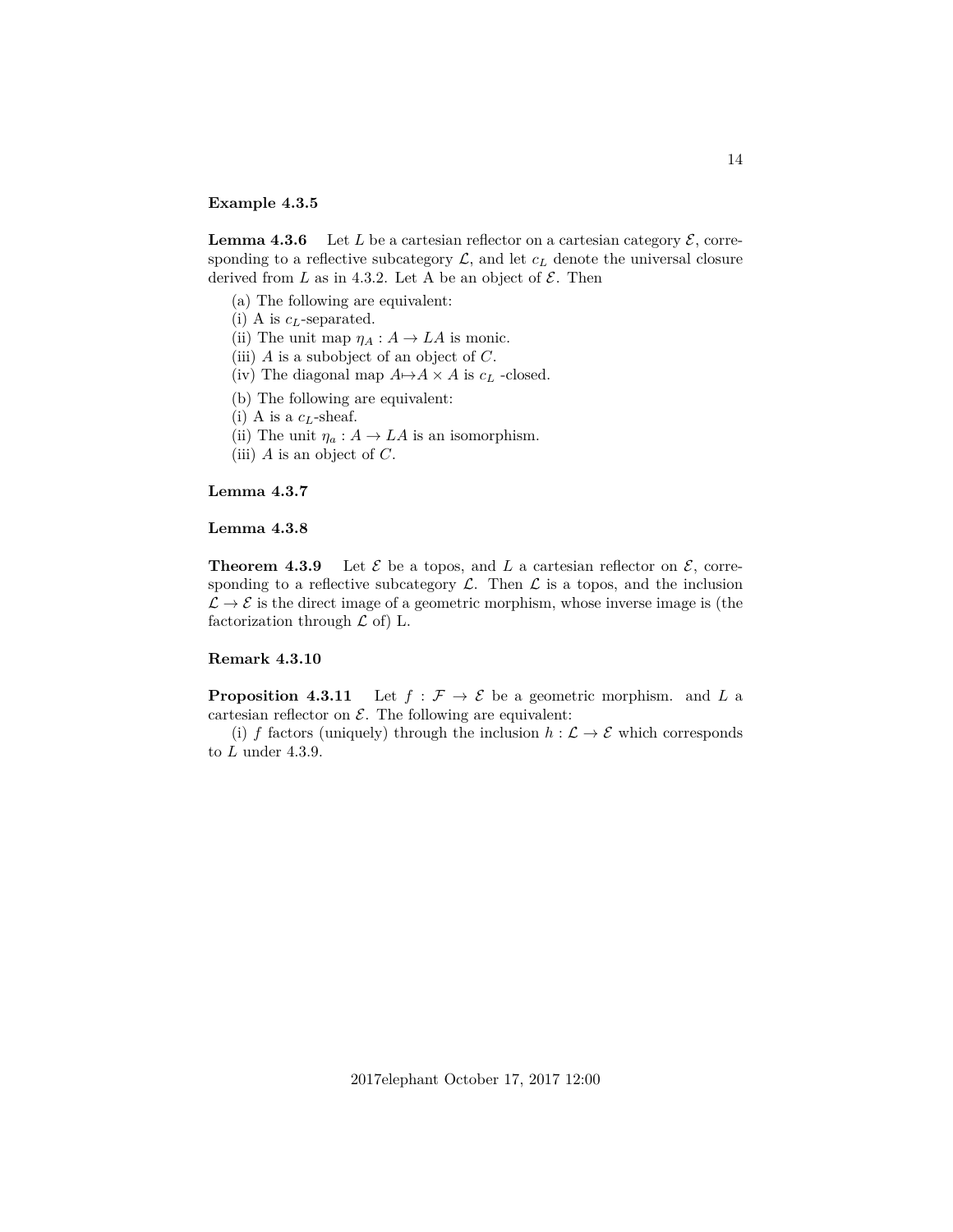### **A4.4 Local Operators**

**Example 4.4.8** For a quasitopos  $\mathcal{E}$ , there is a bijection between reflective subcategories of  $\mathcal E$  with cartesian reflector, and proper universal closure operations on  $\mathcal E$ . In particular, if  $\mathcal E$  is a topos, there is a bijection between subtoposes of  $\mathcal E$  and local operators on  $\mathcal E$ .

**Example 4.5.2** Let C be a small category, and D a full subcategory of C. Then the geometric morphism  $[\mathcal{D}, \mathbf{Set}] \rightarrow [\mathcal{C}, \mathbf{Set}]$  induced by the inclusion  $\mathcal{D} \to \mathcal{D}$  is an inclusion by 4.2.12(b); so it corresponds to a local operator on  $[\mathcal{C}, Set]$ .

**Proposition 4.5.8** Let j be a local operator on a topos  $\mathcal{E}$ . The following conditions are equivalent:

(i) The associated sheaf functor  $L : \mathcal{E} \to \mathbf{sh}_i(\mathcal{E})$  preserves the subobject classifier.

(ii) The canonical monomorphism  $\Omega_i \to \Omega$  is j-dense.

(iii) For any  $\varphi: A \to \Omega$ , the equalizer of  $\varphi$  and  $j\varphi$  is a j-dense subobject of A.

(iv) Every monomorphism in  $\mathcal E$  may be factored (not necessarily uniquely) as a *j*-closed monomorphism followed by a *j*-dense one.

 $(v)$  j commutes with implication, i.e. the diagram  $(...)$  commutes.

Example 4.5.9 Let  $\neg: \Omega \to \Omega$  be the Heyting negation map, i.e. the classifying map of  $\perp : 1 \rightarrow \Omega$ . It is straightforward to verify that the composite  $\neg\neg$  is a local operator, i.e. that it satisfies the conditions of 4.4.1. Moreover, it satisfies the conditions of 4.5.8: to see this, observe that for any element  $x$ of a Heyting algebra if, we have  $x \leq (\neg \neg x \Rightarrow x)$  and  $\neg x \leq (\neg \neg x \Rightarrow x)$  (the latter since  $(\neg x \land \neg\neg x) = \bot \leq x$ , and so  $(\neg\neg x \Rightarrow x) \geq (x \lor \neg x)$ ; hence  $\neg\neg(\neg\neg x \Rightarrow x) \ge \neg\neg(x \vee \neg x) = \top$ . But this is just the statement that the diagram in (vi) of 4.5-8 commutes. Alternatively, we could use condition (iv): given a subobject  $A' \rightarrow A$ , if we set  $A'' = A' \cup \neg A'$ , then  $A' \rightarrow A''$  is  $\neg\neg\neg\neg\n closed$ (since it is complemented) and  $A'' \rightarrowtail A$  is  $\neg\neg$ -dense (cf. the proof of 1.4.14).

We note that the subtopos  $\mathbf{sh}_{\neg\neg}(\mathcal{E})$  is Boolean; for if A is any  $\neg\neg\text{-sheaf}$ , its subobjects in  $\mathbf{sh}_{\neg\neg}(\mathcal{E})$  are its  $\neg\neg$ -closed subobjects in  $\mathcal{E}$ , and these form a Boolean algebra. It is easy to see that it is not an open subtopos in general; for example, if X is a  $T_0$ -space (such as  $\mathbb{R}$ ) in which no nonempty open subspace is discrete, then  $\mathbf{sh}_{\neg\neg}(\mathbf{Sh}(X))$  cannot be open. We shall have more to say about Boolean subtoposes in 4.5.21 below.

We write  $\text{Lop}(\mathcal{E})$  for the class of all local operators on a topos  $\mathcal E$  (note that it is a set if  $\mathcal E$  is locally small).  $\text{Lop}(\mathcal E)$  carries a natural partial order, defined by  $j_1 \leq j_2$  iff  $\wedge (j_1, j_2) = j_1$ ; this is equivalent to saving that  $J_1 < J_2$  in  $\text{Sub}(\Omega)$ , or that  $\Omega_{j_2} \leq \Omega_{j_1}$ , or that  $\mathbf{sh}_{j_2}(\mathcal{E}) \subseteq \mathbf{sh}_{j_1}(\mathcal{E})$  as subcategories of  $\mathcal{E}$  (the more dense monomorphisms we have, the more conditions an object has to satisfy to be a sheaf). We shall see eventually that  $\text{Lop}(\mathcal{E})$  is a Heyting algebra; for the moment, we note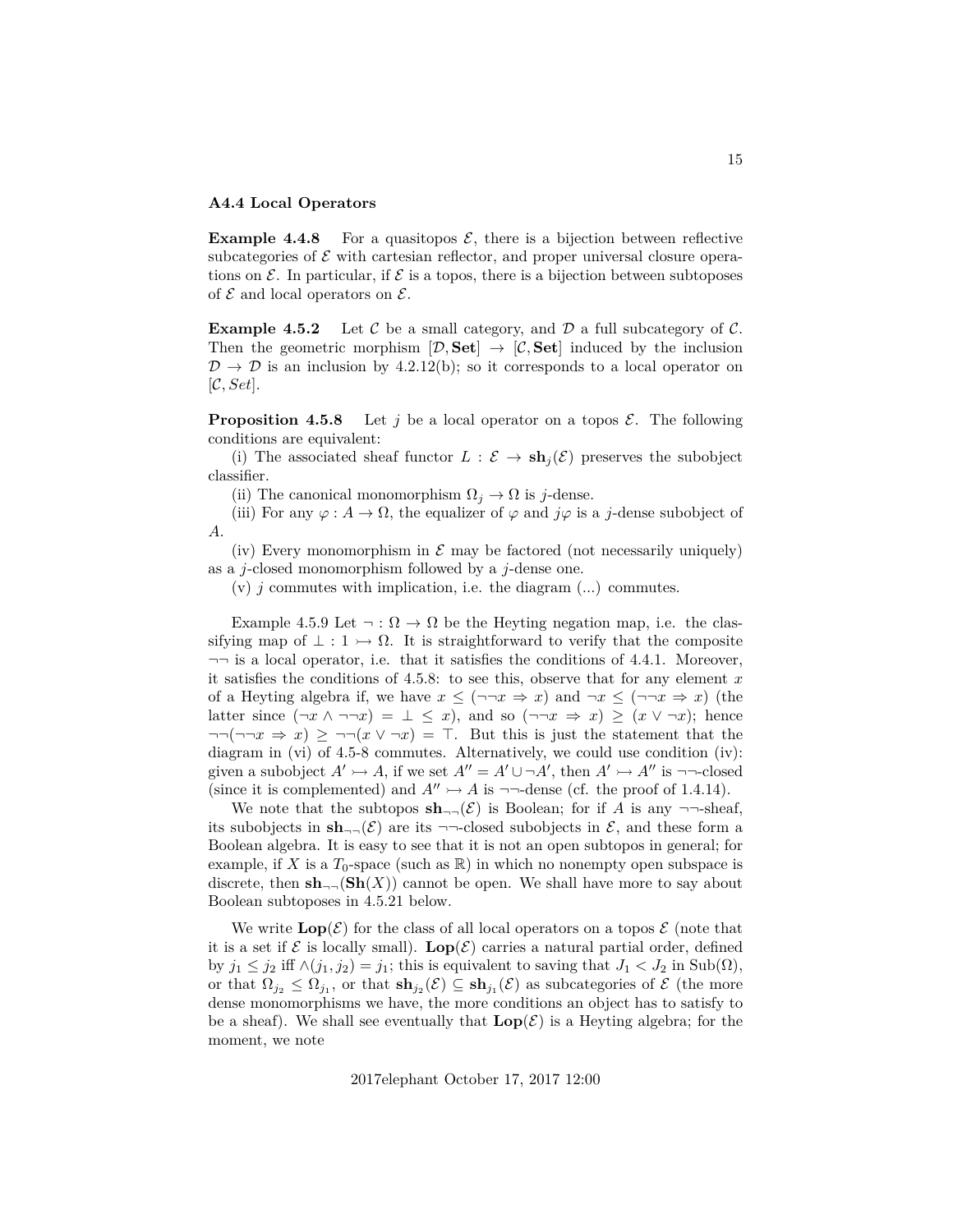**Lemma 4.5.10** The partial ordering  $\text{Lop}(\mathcal{E})$  has greatest and least elements, and binary meets.

## **Lemma 4.5.19**

**Corollary 4.5.20** Any geometric inclusion  $\mathcal{E}' \to \mathcal{E}$  has a unique factorization  $\mathcal{E}' \to \mathcal{E}'' \to \mathcal{E}$ , where  $\mathcal{E}' \to \mathcal{E}''$  is dense and  $\mathcal{E}'' \to \mathcal{E}$  is closed.

**Examples 4.6.2** (a) Every inclusion is localic, for if f is an inclusion then every object of its domain is isomorphic to one of the form  $f^*A$ . More generally, if  $f_*$  is merely faithful, then the counit  $f^*f_*B \to B$  is epic for all B, and so f is localic.

# (...)

(c) Let  $f : \mathcal{C} \to \mathcal{D}$  be a functor between small categories. If f is faithful, then the induced geometric morphism  $[\mathcal{C}, \mathbf{Set}] \to [\mathcal{D}, \mathbf{Set}]$  of 4.1.4 is localic. For every functor  $C \rightarrow Set$  is a quotient of a coproduct of representable functors; if f is faithful then the representable functor  $C(A)$  is a subfunctor of  $f^*(\mathcal{D}(f(A),))$ ; and  $f^*$  preserves coproducts. The converse is also true: if  $C(A)$ , appears as a subquotient of some  $f^*(F)$ , then (being projective) it actually occurs as a subobject of  $f^*(F)$ , and this can only happen if there exists  $x \in F(f(A))$  such that  $F(f\alpha)(x) \neq F(f\beta)(x)$  whenever  $\alpha, \beta : A \rightrightarrows B$  are distinct morphisms of C– which in particular forces  $f \alpha \neq f \beta$ .

(d) In particular, if C is a preorder (so that the unique functor from  $\mathcal C$ to the terminal category 1 is faithful), then the unique geometric morphism  $[\mathcal{C}, \mathbf{Set}] \rightarrow \mathbf{Set}$  of 4.1.9 is localic.

(e) It is easy to verify that a composite of localic morphisms is localic, since the subquotient relation is transitive and inverse image functors preserve monomorphisms and epimorphisms. So, combining (a) and (d), we see that if  $(C, T)$  is a small site whose underlying category is a preorder, then the unique geometric morphism  $\text{Sh}(\mathcal{C}, T) \to \text{Set}$  is localic. (We shall prove a converse to this result in B3.3.5.) In particular, for any topological space  $X$ ,  $\text{Sh}(X) \to \text{Set}$ is localic. Similarly, combining (a) and (b), we note that the surjection with Boolean domain constructed in the proof of 4.5.23 is localic.

(f) It is even easier to verify that, if

$$
\mathcal{G} \xrightarrow{g} \mathcal{F} \xrightarrow{f} \mathcal{E}
$$

is a composable pair of geometric morphisms and the composite  $fg$  is localic, then g is localic. Hence if  $\mathcal F$  and  $\mathcal G$  both admit localic morphisms to **Set**, then any geometric morphism between them is localic. For example, the geometric morphism  $\mathbf{Sh}(X) \to \mathbf{Sh}(Y)$  induced by a continuous map of spaces  $X \to Y$ , as in 4.1.11, is always localic.

**Theorem 4.6.5** Any geometric morphism can be factored, uniquely up to equivalence, as a hyperconnected morphism followed by a localic one.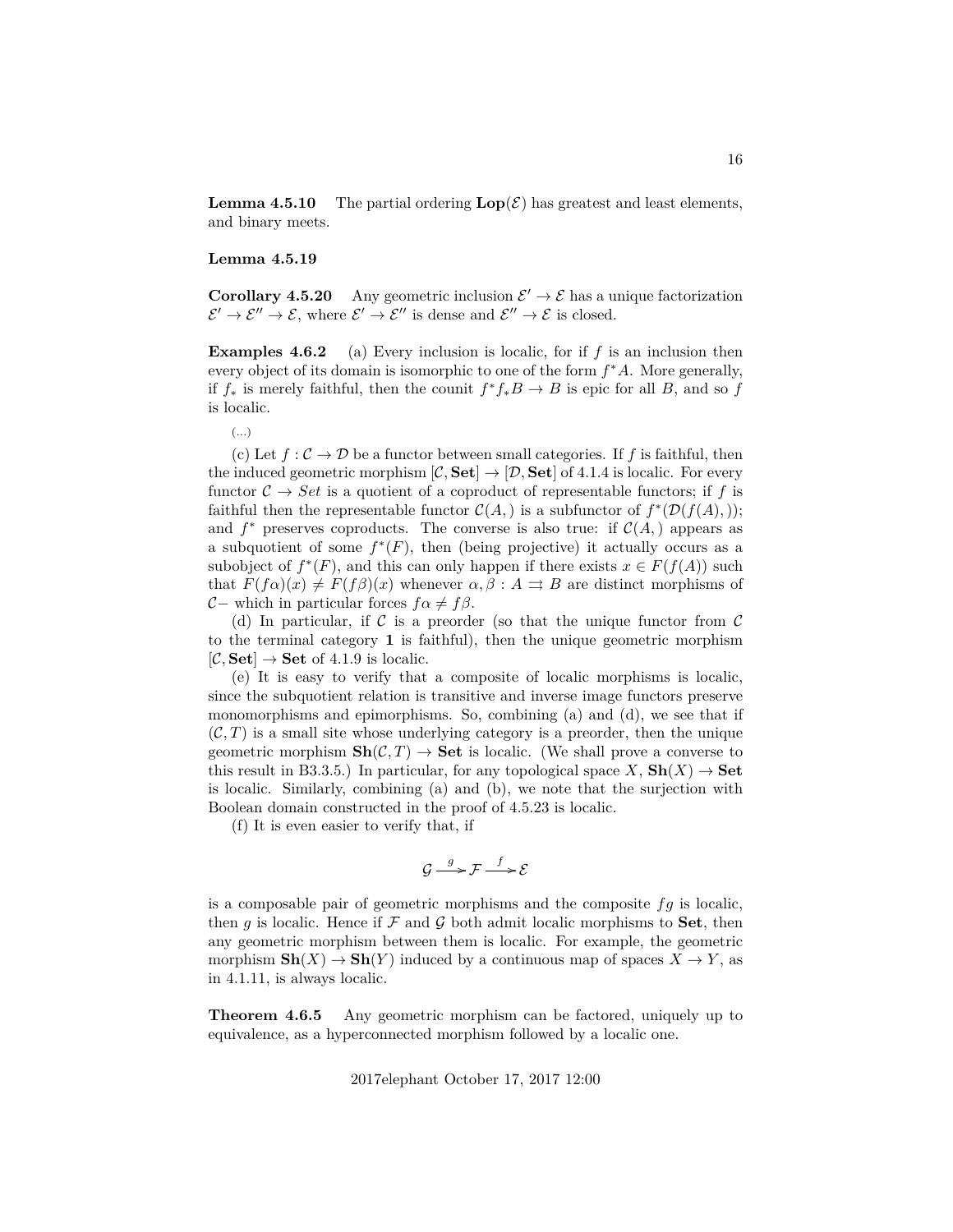**Proposition 4.6.6** Let  $f : \mathcal{F} \to \mathcal{E}$  be a geometric morphism. The following are equivalent:

(i)  $f$  is hyperconnected.

(ii)  $f^*$  is full and faithful, and its image is closed under subobjects in  $\mathcal{F}$ .

(iii)  $f^*$  is full and faithful, and its image is closed under quotients in  $\mathcal{F}$ .

(iv) The unit and counit of  $(f^* \dashv f_*)$  are both monic.

(v)  $f_*$  preserves  $\Omega$ , i.e. the comparison map  $\tau : f_*(\Omega_{\mathcal{F}}) \to \Omega_{\mathcal{E}}$  (the classifying map of  $f_*(\top_{\mathcal{F}})$  is an isomorphism.

(vi) For each object A of  $\mathcal{E}, f^*$  induces an equivalence  $\text{Sub}_{\mathcal{E}}(A) \simeq \text{Sub}_{\mathcal{F}}(f^*A)$ .